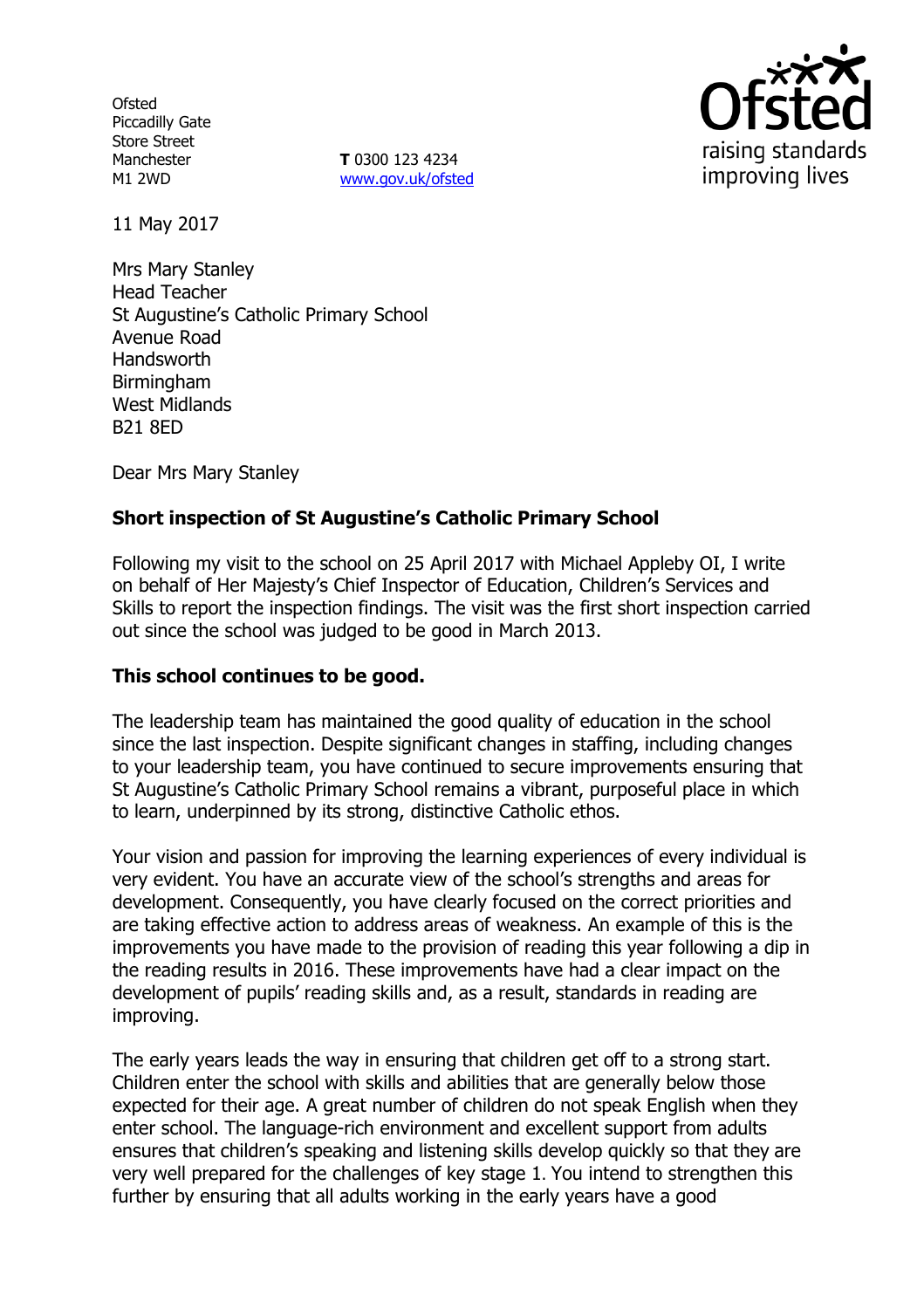

understanding of the children's individual next steps for learning. Not all adults we spoke to were aware of the children's next steps.

The school is rightly proud of its Catholic ethos. Its mission statement, 'As one family working together to be the best that we can be, we live, love and learn with Jesus', underpins all that you do. Walls are adorned with impressive works of art created by a resident artist working alongside pupils. Staff and pupils are happy and proud of their school. During the inspection, pupils were enthusiastic to share their learning with the inspectors. The classroom ambassadors welcomed us to their classrooms and confidently explained what they were learning about. Pupils show positive attitudes to their learning, including in the early years. They are extremely polite and well-mannered and their conduct around the school is excellent.

You have effectively addressed the areas for development from the previous inspection. You have ensured that learning is well matched to what pupils can do and that more able pupils are challenged. We saw clear examples of this in pupils' books and during our observations in the classrooms. This greater challenge has resulted in improved progress in writing and mathematics. However, you recognise that more still needs to be done to improve progress in reading. Leaders and managers have used their monitoring and evaluation skills highly effectively to ensure that the staff new to school since the last inspection have been able to maintain the standard of teaching and learning. Staff say they value the training and support they receive.

You work hard to develop good relationships with parents, providing pastoral care and support where necessary. The majority of parents spoken to by the inspectors and who responded to the inspection questionnaire, are supportive of the school. They particularly value the commitment shown by the staff and the school's caring ethos. Many also said they appreciate the support they are given to support their children's learning.

Governors are very supportive of you and your staff and recognise your success in continuing to move the school forward since the previous inspection, despite the staffing challenges you have faced. Although many are new to the role, governors have an accurate view of what is working well and what could be improved. They have clear roles and responsibilities and they visit the school regularly. Governors have a good understanding of external information available to them, for example the inspection dashboard, and use this information well to hold school leaders to account for the progress that all pupils make.

Overall attendance has been below national rates for at least the last three years. While the majority of pupils attend regularly and on time, there are still a significant number of pupils who miss a lot of school. In some cases, this is with good reason, but not always. School leaders have taken steps to improve attendance; however, you acknowledge that there is still more to do.

Some groups of pupils did not achieve as well as others in reading and mathematics in 2016. This includes some more able pupils who did not achieve the higher levels they were targeted to achieve. You have analysed the reasons for this and made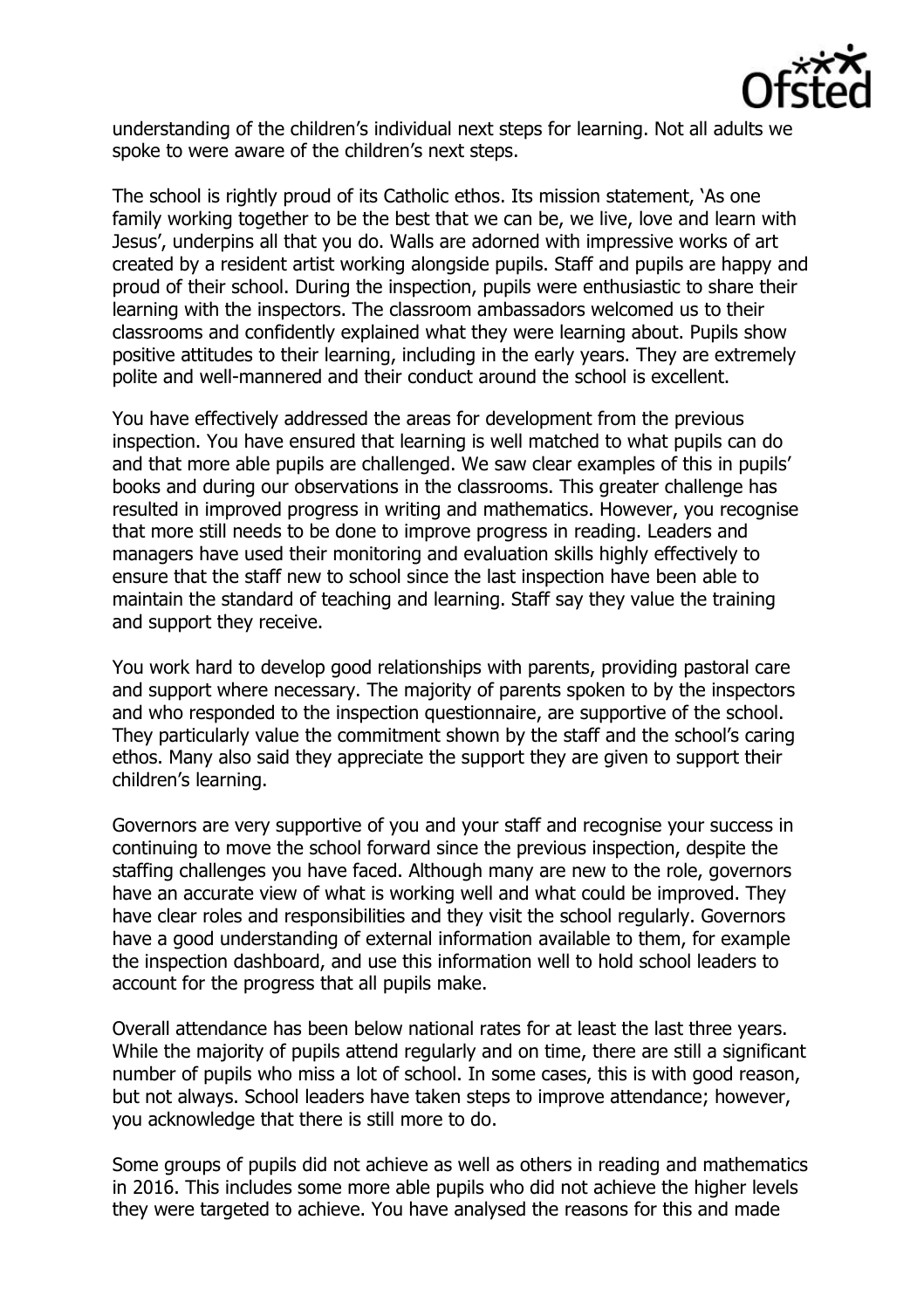

some improvements. These improvements have resulted in all groups of pupils currently making strong rates of progress towards meeting the expected outcomes, including the more able pupils.

You and your team have worked hard to provide pupils with a broad, balanced and rich curriculum. You ensure that pupils are exposed to a wide range of educational experiences including sports, music, art, drama and dance. You have ensured that the curriculum meets the needs of your pupils by including every opportunity to develop pupils' spoken and written English language skills.

# **Safeguarding is effective.**

Safeguarding arrangements meet all statutory requirements and the school website contains the required information. The leadership team has ensured that all safeguarding arrangements are fit for purpose and records are detailed and of good quality. Appropriate procedures are followed for the recruitment of staff. The checks on staff's suitability to work with children are thorough and detailed. All staff and governors recognise that they have a collective responsibility to keep pupils safe. You have established a strong safeguarding culture and staff and governors have undertaken appropriate, up-to-date training. Parents agree that their children are safe in school and children say they feel safe. As the school's designated safeguarding lead, you support vulnerable pupils and their families well and access support and advice from external agencies in a timely way.

Pupils learn how to keep themselves safe from a range of potential dangers, including cyber bullying and how to stay safe when using the internet. You have a clear idea of the possible risks faced by the pupils and you make sure they are provided with the right information to enable them to keep themselves safe.

# **Inspection findings**

- **Pupils' attendance has been below national rates for at least the last three years** and in 2016 pupil attendance was below national rates for almost all groups of pupils. You are aware of this and since September you have been supporting several families to improve their child's attendance. With some families, this has been very successful and has resulted in the number of pupils who are persistently absent being significantly reduced. You are continuing to offer support to families to ensure that all pupils attend school punctually and regularly.
- You use attendance information well to track and monitor the attendance of individual pupils and groups of pupils. Unauthorised absence for family holidays and extended leave of absence accounts for a significant proportion of absenteeism. You have made sure that the whole school community understands the importance of regular attendance and punctuality.
- The large majority of children enter school in Nursery working below the level expected for their age and with little or no English language. Due to the strong provision in early years, children make rapid progress and by the end of key stage 1 have reached standards at least in line with national expectations.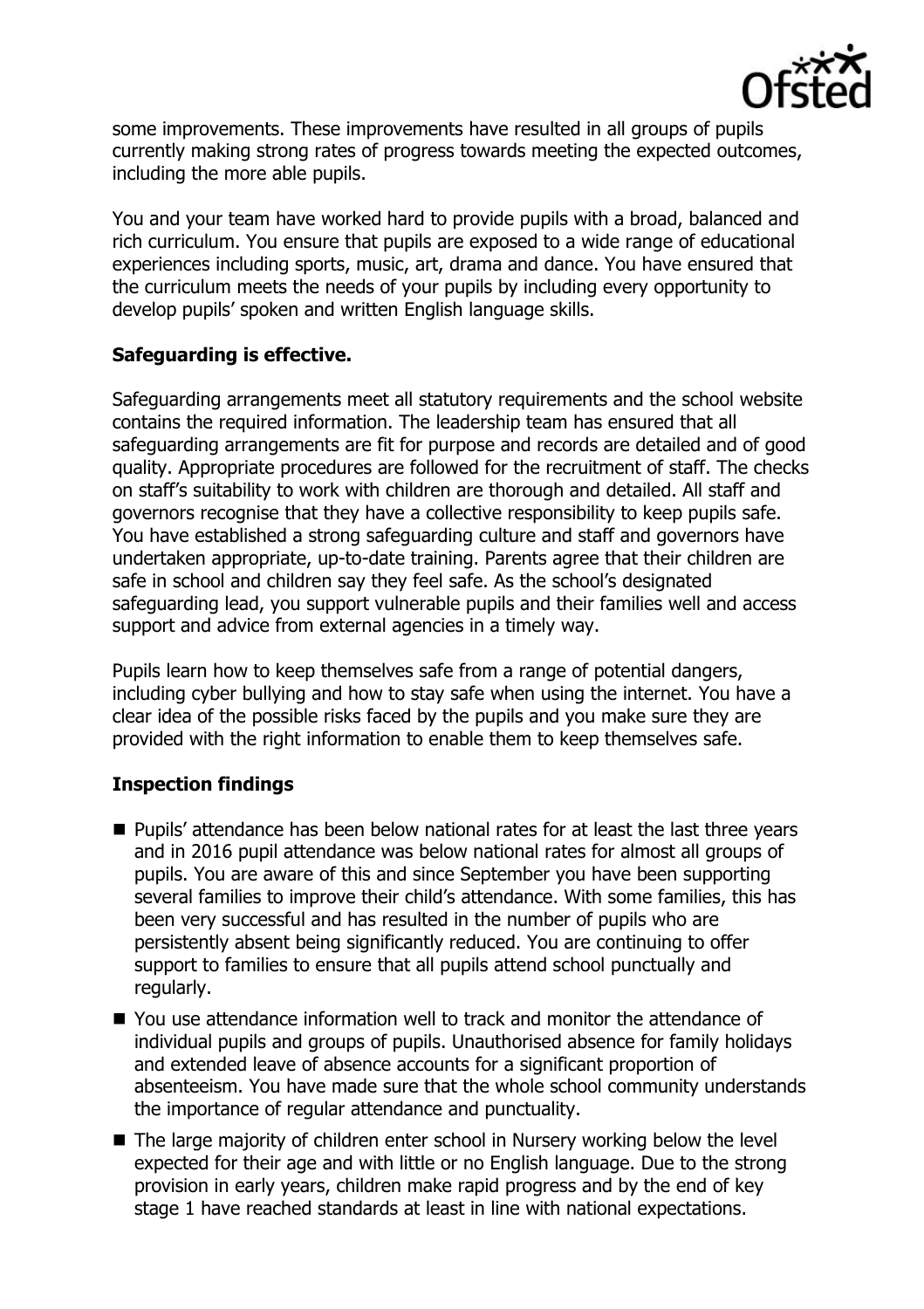

Although pupils continue to make progress through key stage 2, not enough pupils reach the higher standards, particularly in reading. Consequently in 2016, progress in reading lagged behind that in writing and mathematics and was below average.

- You are aware of this discrepancy and are taking actions to remedy it. You have reviewed your literacy planning and implemented guided reading sessions in all classes. You have invested in high-quality, challenging texts which enable teachers to engage and challenge more-able readers and stimulate high-quality discussion. You are promoting reading for pleasure in the classroom and in the school library. These actions have been effective and your current assessment information shows that more higher-attaining pupils are working at greater depth in reading.
- $\blacksquare$  In 2016, some pupils with special educational needs and/or disabilities did not make as much progress as other children in reading and mathematics. You have analysed the reasons for this and ensured that provision for all pupils is strengthened. The school provides a wide range of interventions to support pupils who have special educational needs and/or disabilities. These interventions are tailored to match the individual needs of each pupil and include support within lessons as well as additional lessons outside the classroom. You also seek support from a wide range of external advisors. These improvements have resulted in nearly all pupils who have special educational needs and/or disabilities making at least expected progress and more of them making better than expected progress than was previously the case.
- Additional support is also provided to pupils who are at risk of falling behind in their learning. Because you closely monitor individual pupil progress you are able to put appropriate interventions in place quickly. This is resulting in more children making at least expected progress.
- You have a very clear rationale for the curriculum you provide to pupils. You ensure that you provide pupils with a wide range of experiences during their time at the school, for example a visit from the Royal Ballet and the opportunity for pupils to learn to play a range of musical instruments. You also ensure that the curriculum is matched to the needs of the pupils by taking every opportunity to develop their spoken and written English language skills. The development of pupils' spiritual, moral social and cultural understanding is at the heart of the curriculum.
- During the inspection, observations of teaching and learning were carried out in all year groups. Throughout the school, pupils demonstrate highly positive attitudes to their learning. In Nursery, the children were highly engaged in the range of activities available to them. They had turned their role play area into an optician's where they were enthusiastically writing out prescriptions and appointment cards as well as practising their phonics reading the eye chart. In Year 2 pupils were clearly enjoying learning how to round numbers to the nearest 10. Older pupils were confident to discuss their learning with the inspector. Work in pupils' books demonstrate strong progress over time and reflect the pride that pupils take in their work.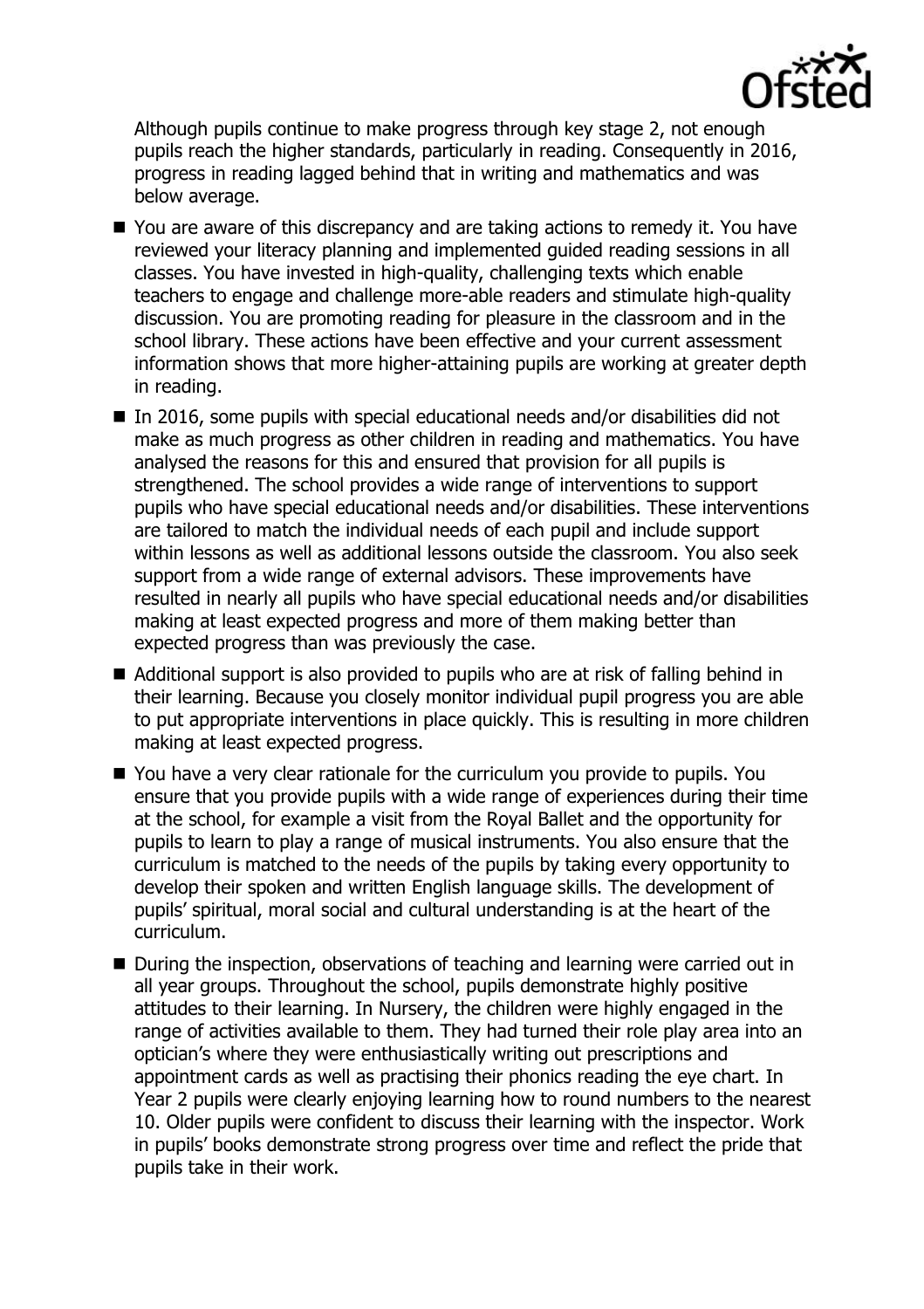

### **Next steps for the school**

Leaders and those responsible for governance should ensure that:

- all adults in Nursery and Reception have a clear knowledge of individual children's next steps for learning so they can maximise learning opportunities
- $\blacksquare$  the teaching of reading continues to develop so that pupils' progress accelerates further and a greater proportion achieve at the higher level
- initiatives to improve attendance are strengthened further so that attendance is at least in line with the national average.

I am copying this letter to the chair of the governing body, the director of education for the Archdiocese of Birmingham, the regional schools commissioner and the director of children's services for Birmingham. This letter will be published on the Ofsted website.

Yours sincerely

Janet Satchwell **Ofsted Inspector**

### **Information about the inspection**

The inspection was carried out by two inspectors over one day. Inspectors met with senior leaders to review the school's self-evaluation and improvement plans. At this meeting, we agreed several lines of enquiry to ascertain the extent to which the school was maintaining a good standard of education.

Inspectors conducted a learning walk throughout the school with the headteacher and deputy headteacher, reviewing work in pupils' books, speaking to pupils and observing learning. An inspector listened to pupils from Year 2 read and spoke to pupils from Years 4, 5 and 6. Inspectors carried out a scrutiny of pupils' books across the school. We met with leaders to discuss assessment and attendance information.

Meetings were held with representatives of the governing body and with two representatives from the teaching school who provide staff training and school improvement support for leaders.

Inspectors conducted a range of safeguarding checks including a review of the school's single central record and the steps followed when recruiting new members of staff. A meeting was held with the designated safeguarding lead to discuss work with external agencies and how the school supports vulnerable children and their